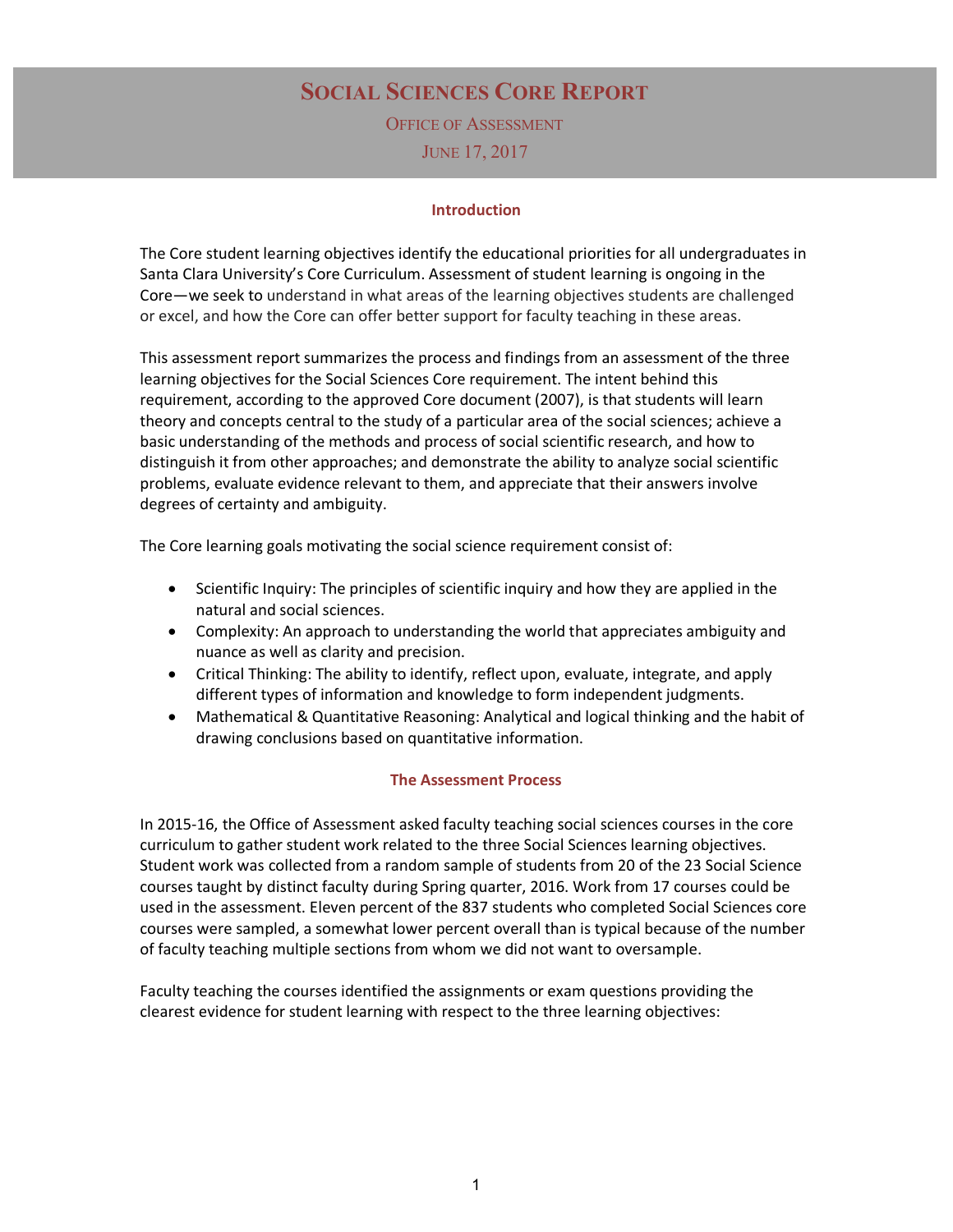

A rubric was used to score student work and student learning for each objective was scored on a four-point proficiency scale (see Appendix); however, a "0" could be used if there was no evidence that the learning objective was addressed in the student work. Five faculty and one staff member participated in two norming sessions in the Fall 2016 and Winter 2017 quarters.

After the norming sessions and discussion, two raters independently reviewed and rated all materials. Inter-rater reliability (IRR) was calculated using the software program AgreeStat® for the three learning objectives. The agreement coefficient Gwet's AC2 was interpreted, using simple ordinal weights and Landis-Koch benchmarks. IRR was 0.77 (Substantial), 0.84 (Almost Perfect), and 0.76 (Substantial) for LO1, LO2, and LO3, respectively. Given these high values, it appears the faculty raters were consistent with one another in their scoring and their use of the rubric. In the 18 instances where rater scores differed by more than 2 points, scores were reviewed by a third rater who served as a tie-breaker.

#### **What We Learned**

The scores given for work for each learning objective were tabulated and converted into percentages.

#### **LO 1.1** *Students will apply deductive and inductive reasoning to analyze social science topics.*

Student work was generally judged as proficient or highly proficient for LO 1.1 (combined 66 percent, see Figure 1). An additional 29% of the student work was judged as approaching proficiency, and 5% was rated as not proficient.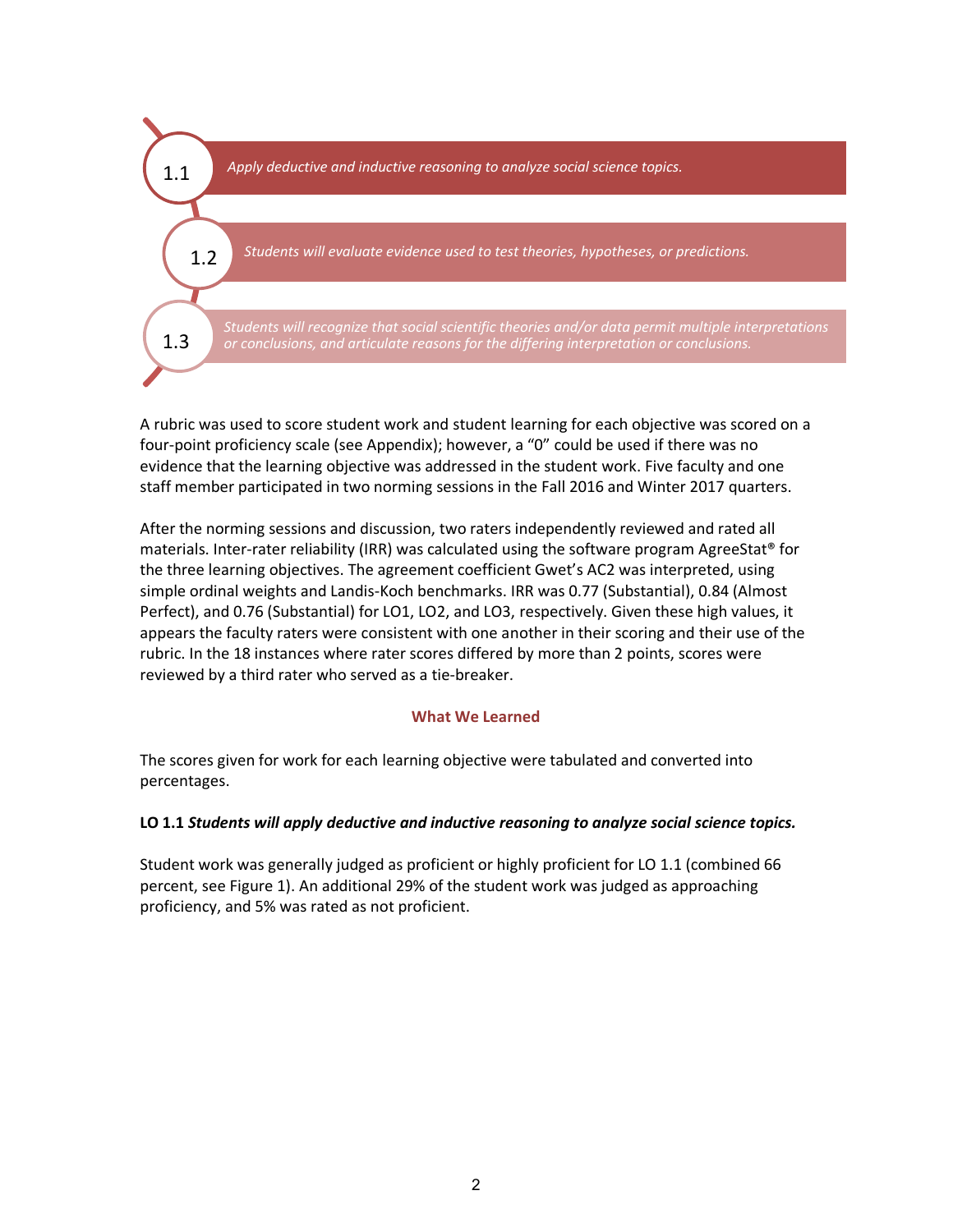



#### **LO 1.2** *Students will evaluate evidence used to test theories, hypotheses, or predictions.*

This learning objective asks that students demonstrate an ability to evaluate social science evidence—a type of learning that emphasizes social scientific critical thinking. The pattern of rubric scores for LO 1.2 was much different than LO 1.1. Notably, in LO 1.2, 27% of the scores given were 0s, indicating that there was no evidence that students were addressing this learning objective in their work and 27% of the scores were rated as not proficient. Only 20% of the student work was rated as proficient or highly proficient.





### **LO 1.3** *Students will recognize that social scientific theories and/or data permit multiple interpretations or conclusions, and articulate reasons for the differing interpretation or conclusions.*

LO 1.3 demands critical thinking and an ability to deal with complexity, and we see even more of the student work fails to show evidence for LO 1.3 (38%). Less than half of the student work received scores of approaching proficiency or stronger.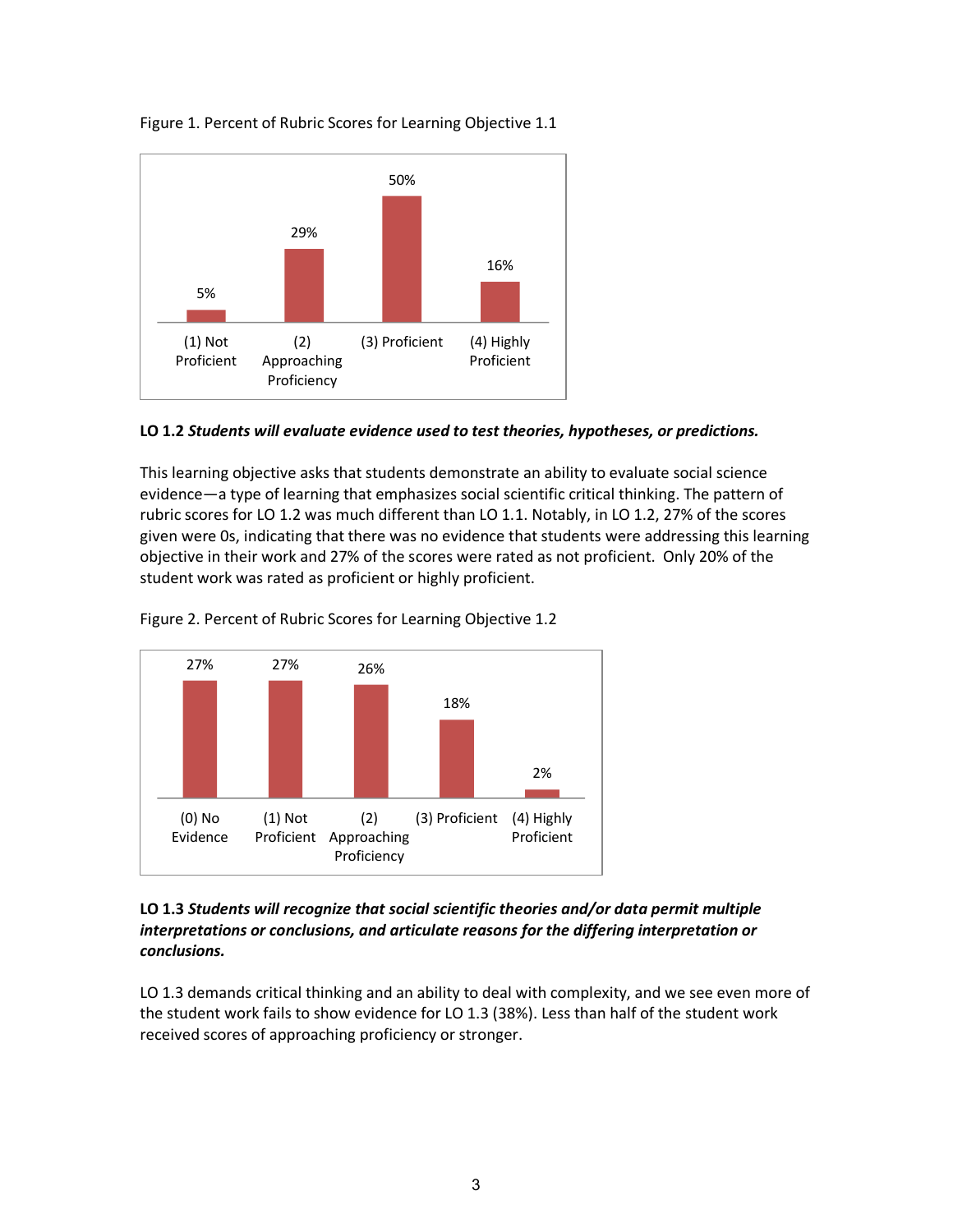

## Figure 3. Percent of Rubric Scores for Learning Objective 1.3

## Further Analyses

Scores were also examined by group differences to see if there were statistically significant differences by gender. For LO 1.1, males scored statistically significantly higher than females. For LO 1.2, however, females scored statistically significantly higher than males. There was no difference in scores for males or females found for LO 1.3. It should be noted that there were 34 males in the sample and 62 females. Scores were further examined by group difference to see if there were statistically significant difference by race/ethnicity, but no differences were found.

All course assignments provided (n=14) were reviewed to examine how well the assignments aligned with the three LOs. The assignments were evaluated using a three-point scale  $(1 = do$ not align, 2 = partially align, 3 = fully align) applied to each LO. The assignments were most aligned with LO 1.1: 12 of the 14 courses' assignments were found to fully align with LO 1.1. However, only 5 course assignments fully aligned with LO 1.2 (with 3 not aligning at all), and only 2 out of 14 aligned fully with LO 1.3, with 8 not aligning at all.

Table 1 presents the means in student proficiency for each LO according to the course alignment rating. The strongest evidence for student learning is found for assignments that offered students the clearest opportunity to demonstrate their learning, as is particularly evident in the 1.2 and 1.3 learning objective where student learning reaches its highest levels when assignments are fully aligned.

| Assignments Alignment with LO | LO 1.1 Mean | LO 1.2 Mean | LO 1.3 Mean |
|-------------------------------|-------------|-------------|-------------|
| 1 – Do not Align              | ΝA          | 1.03        | 0.87        |
| 2 – Partially Align           | 2.82        | 1.18        | 1.20        |
| 3 – Fully Align               | 2.83        | 2.05        | 2.32        |

Table 1. Assignment Alignment of Social Science Courses with LO 1.1, LO 1.2, and LO 1.3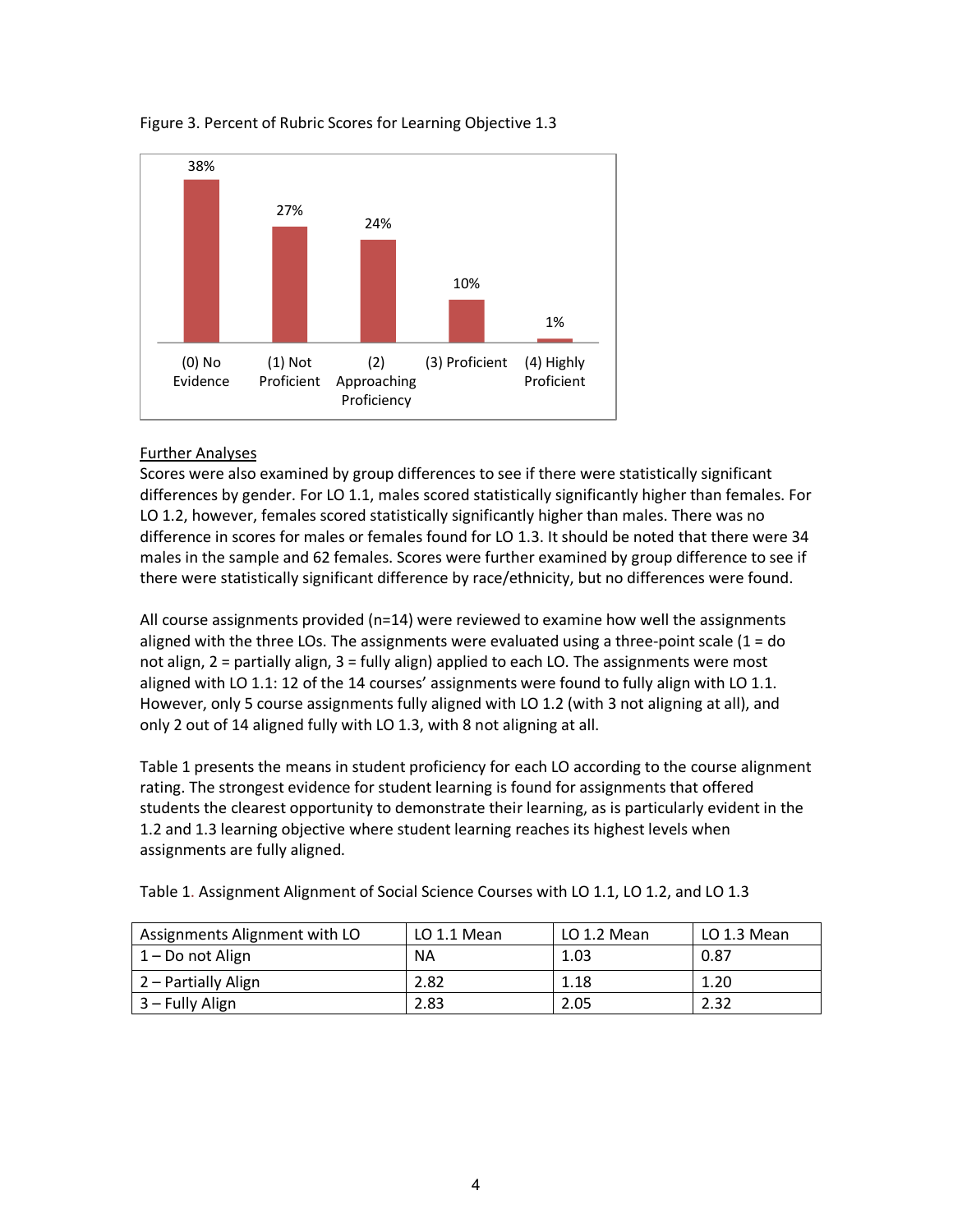#### **Conclusions**

The scores from the Social Science core assessment indicate that the student work shows considerable evidence of meeting LO 1.1— two-thirds students demonstrate proficiency in their ability to apply deductive and inductive reasoning to analyze social science topics, with another 29% approaching proficiency.

On the other hand, student work is not sufficiently meeting LO 1.2 and LO 1.3. The first concern is the high percentage of student work that did not address these objectives at all. Secondly, of the work that did address the objectives, over 25 percent was rated as not proficient according to the rubric standards. It may be that the assignments selected by faculty for this assessment did not ask the students to explicitly address the kind of learning in LO 1.2 and 1.3, and thus, the assessment underestimates students' ability to evaluate evidence and recognize and articulate multiple interpretations and conclusions in scientific theories.

The faculty members who helped score the work raised other issues that can guide further discussion among all faculty teaching in this area. They observed that LO 1.2 and 1.3 are challenging objectives for the students and may be difficult to teach in introductory courses. Recommendations from the norming session included reexamining the learning objectives (and their measurement) so they are more appropriate for the students' ability level in lower division courses where many of the social science core courses are taught; reviewing the natural science core learning objectives (which are quite similar) and considering whether they provide a clearer and more appropriate level of learning for the social science core; and initiating more discussion with faculty teaching in the area about assignments that can better promote and capture student learning for these two objectives.

Furthermore, course syllabi were reviewed for their inclusion of the social science learning objectives. The LOs were revised slightly for clarity by the Faculty Core Committee in 2016, but 10 of the 14 syllabi reviewed contained the old version of the LOs and four course syllabi did not list the Social Science core LOs at all. It is important for faculty to review their syllabi and make sure the current core LOs are present on their syllabi. All current learning objectives can be found on the Core website.

Faculty members who teach in this area have expressed strong interest in meeting to discuss the results in Fall, 2017. There is particular interest in discussing the learning objectives in crossdisciplinary groups.

**Acknowledgments**: The Office of Assessment thanks the Social Sciences FCC, the faculty teaching Core courses who participated in the assessment, the faculty members who offered to serve as scorers for the student work, and our student assistants who contribute ongoing support to the assessment process.